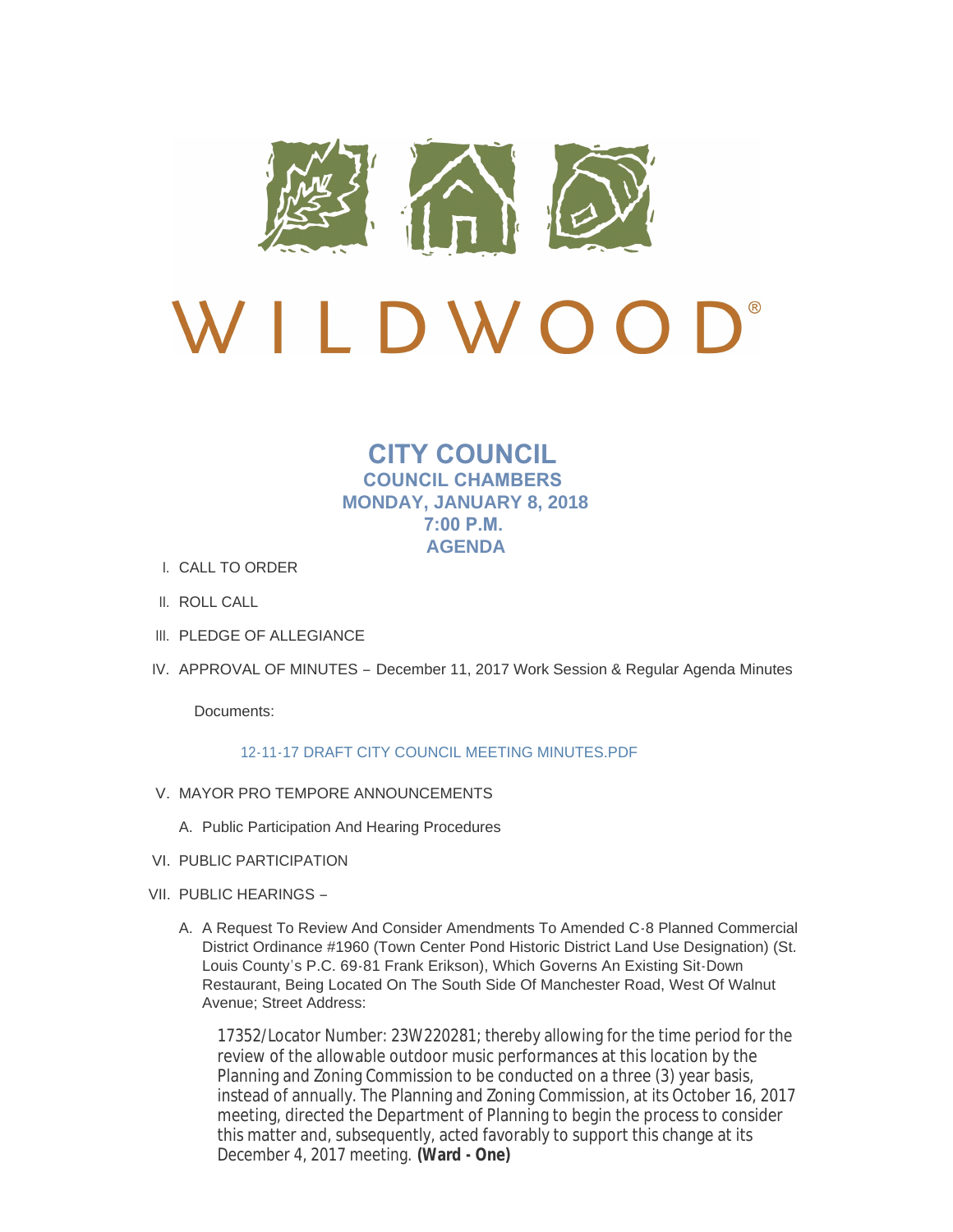Documents:

#### PUBLIC HEARING - [BIG CHIEF ROADHOUSE.PDF](http://mo-wildwood.civicplus.com/AgendaCenter/ViewFile/Item/13633?fileID=19399)

- VIII. LEGISLATION
	- UNFINISHED BUSINESS A.
		- BILL #2325 1.

AN ORDINANCE AUTHORIZING THE APPROVAL OF A RECORD PLAT AND A CASH DEPOSIT AGREEMENT, WHICH GUARANTEES REQUIRED IMPROVEMENTS, FOR A FOUR (4) LOT RESIDENTIAL SUBDIVISION THAT IS LOCATED ON A TRACT OF LAND IN SECTION 12, TOWNSHIP 44 NORTH, RANGE 3 EAST, CITY OF WILDWOOD, ST. LOUIS COUNTY, MISSOURI, AND MORE SPECIFICALLY SITUATED ON THE EAST SIDE OF CENTER AVENUE, SOUTH OF MANCHESTER ROAD; HEREAFTER TO BE KNOWN AS "OLD TOWNE PARC." *Recommended by the Department of Planning* (Second Reading) (Ward – Eight) Direct Budgetary Impact: None

Documents:

#### [BILL 2325.PDF](http://mo-wildwood.civicplus.com/AgendaCenter/ViewFile/Item/13636?fileID=19400)

- B. NEW BUSINESS
	- BILL #2328 1.

AN ORDINANCE OF THE CITY OF WILDWOOD, MISSOURI, AUTHORIZING THE MAYOR TO EXECUTE A CONTRACT WITH GERSHENSON CONSTRUCTION CO., INC., FOR CONSTRUCTION OF THE BOUQUET ROAD BRIDGE REPLACEMENT PROJECT, INCLUDING TRAFFIC CONTROL AND OTHER INCIDENTAL ITEMS AS SHOWN ON CONSTRUCTION DRAWINGS AND SPECIFICATIONS. *Recommended by the Administration/Public Works Committee (First Reading) (Ward - Six)* Direct Budgetary Impact: \$106,000 (20% of \$530,000)

Documents:

#### [BILL 2328.PDF](http://mo-wildwood.civicplus.com/AgendaCenter/ViewFile/Item/13638?fileID=19401)

BILL #2329 2.

AN ORDINANCE BY THE CITY COUNCIL OF THE CITY OF WILDWOOD, MISSOURI APPROVING A RECORD PLAT AND DEPOSIT AGREEMENT, WITH ASSOCIATED LETTERS OF CREDIT, FOR THE "*MAIN STREET CROSSING – PLAT 2*" SUBDIVISION; A 9.77-ACRE AREA OF THE OVERALL TWENTY-EIGHT (28) ACRE DEVELOPMENT SITE, CONTAINING THIRTY-FIVE (35) LOTS, WHICH IS LOCATED IN THE WEST HALF OF THE SOUTHWEST QUARTER OF SECTION 1 AND THE EAST HALF OF THE SOUTHEAST QUARTER OF SECTION 2, TOWNSHIP 44 NORTH, RANGE 3 EAST, CITY OF WILDWOOD, ST. LOUIS COUNTY, MISSOURI; BEING MORE SPECIFICALLY SITUATED NORTH OF MANCHESTER ROAD, WEST OF EATHERTON ROAD; AND ALSO BEING SUBJECT TO THE *MAIN STREET CROSSING – PLAT 1 TRUST INDENTURES. Recommended by the Department of Planning* (First Reading) (Ward – Eight)

Direct Budgetary Impact: None

Documents:

#### [BILL 2329.PDF](http://mo-wildwood.civicplus.com/AgendaCenter/ViewFile/Item/13639?fileID=19437)

BILL #2330 3.

AN ORDINANCE AUTHORIZING THE ADJUSTMENT OF TWO (2) PARCELS OF GROUND, CONSOLIDATING LOTS A AND B OF THE 'LOT SPLIT OF ADJUSTED PARCEL 2,' ALL BEING LOCATED IN THE SOUTHEAST QUARTER OF SECTION 32, TOWNSHIP 45 NORTH, RANGE 3 EAST,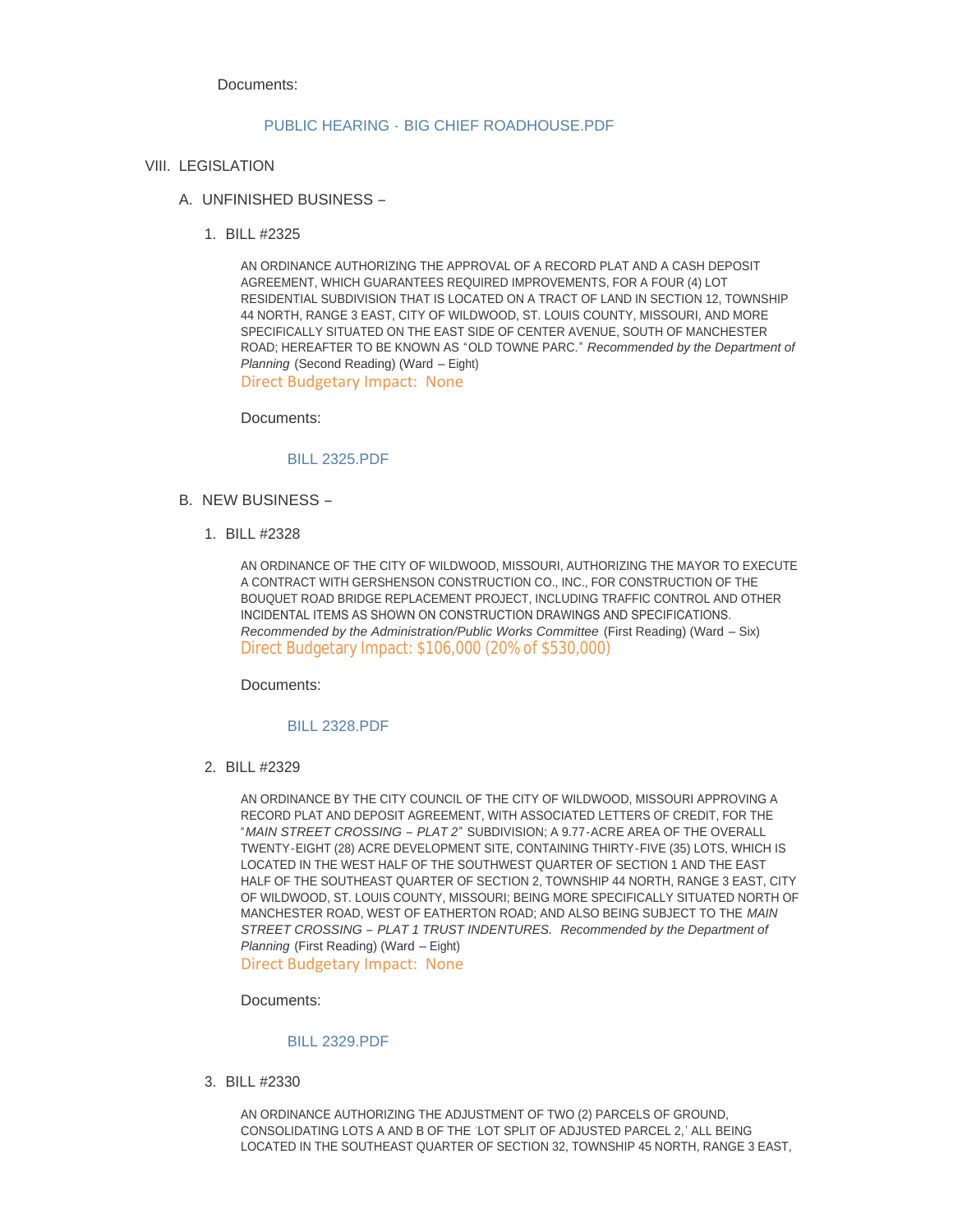CITY OF WILDWOOD, MISSOURI; AND BEING, MORE SPECIFICALLY, SITUATED ON THE NORTH SIDE OF HAYSTACK LANE, WEST OF WILD HORSE CREEK ROAD; THEREBY CREATING A SINGLE, 6.02-ACRE LOT, TO BE KNOWN HEREAFTER AS 'ADJUSTED LOT C.'. *Recommended by the Department of Planning* (First Reading) (Ward – One) Direct Budgetary Impact: None

Documents:

# [BILL 2330.PDF](http://mo-wildwood.civicplus.com/AgendaCenter/ViewFile/Item/13640?fileID=19403)

- IX. RESOLUTIONS
	- A. RESOLUTION #2018-01

A RESOLUTION BY THE CITY COUNCIL OF THE CITY OF WILDWOOD, MISSOURI, APPROVING AN APPLICATION FOR FEDERAL FUNDING OF FLOODPLAIN PROPERTY ACQUISITION UNDER THE HAZARD MITIGATION GRANT PROGRAM (HMGP). *Recommended by the Administration/Public Works Committee* (Ward – Six)

Direct Budgetary Impact: \$98,460 (25% of \$393,840)

Documents:

## [RESOLUTION 2018-01.PDF](http://mo-wildwood.civicplus.com/AgendaCenter/ViewFile/Item/13642?fileID=19404)

- X. MISCELLANEOUS
	- A. Receive And File: Planning And Zoning Commission Recommended Denial Of This Matter:

A response to a communication from Bill Biermann, Northpoint Senior Living Development, LLC, which is dated January 23, 2017, regarding **P.Z. 5 and 5(a)-16 Stonecrest of Wildwood;** Amended C-8 Planned Commercial District (Downtown District Designation under the Town Center Plan); south side of State Route 100, north of Plaza Drive, and west of Fountain Place (Locator Number: 23V220260/Street Addresses: 251 Plaza Drive); that seeks modifications to the existing site-specific ordinance (Ordinance #2200) that governs the development to allow for the placement of additional monument type signage upon it, i.e. ground-mounted in lieu of only wall types. This matter was postponed by the Planning and Zoning Commission at its April 3, 2017 meeting to allow more time for the building's construction to advance, thereby allowing a better understanding of sign needs and impacts. **(Ward - Eight)**

Documents:

#### [RECEIVE AND FILE -](http://mo-wildwood.civicplus.com/AgendaCenter/ViewFile/Item/13644?fileID=19405) STONECREST.PDF

B. Receive And File: Planning And Zoning Commission Approved The Design And Plan:

A review and recommendation by the Planning and Zoning Commission on the proposed Center Avenue Reconstruction Plans; Center Avenue, from Manchester Road to Stone Mill Court; Multiple Zoning District Designations; a City-managed process to accept Center Avenue, currently a private street, as a public roadway for the purposes of addressing improved public safety and its associated general welfare. **(Ward - Eight)**

Documents: